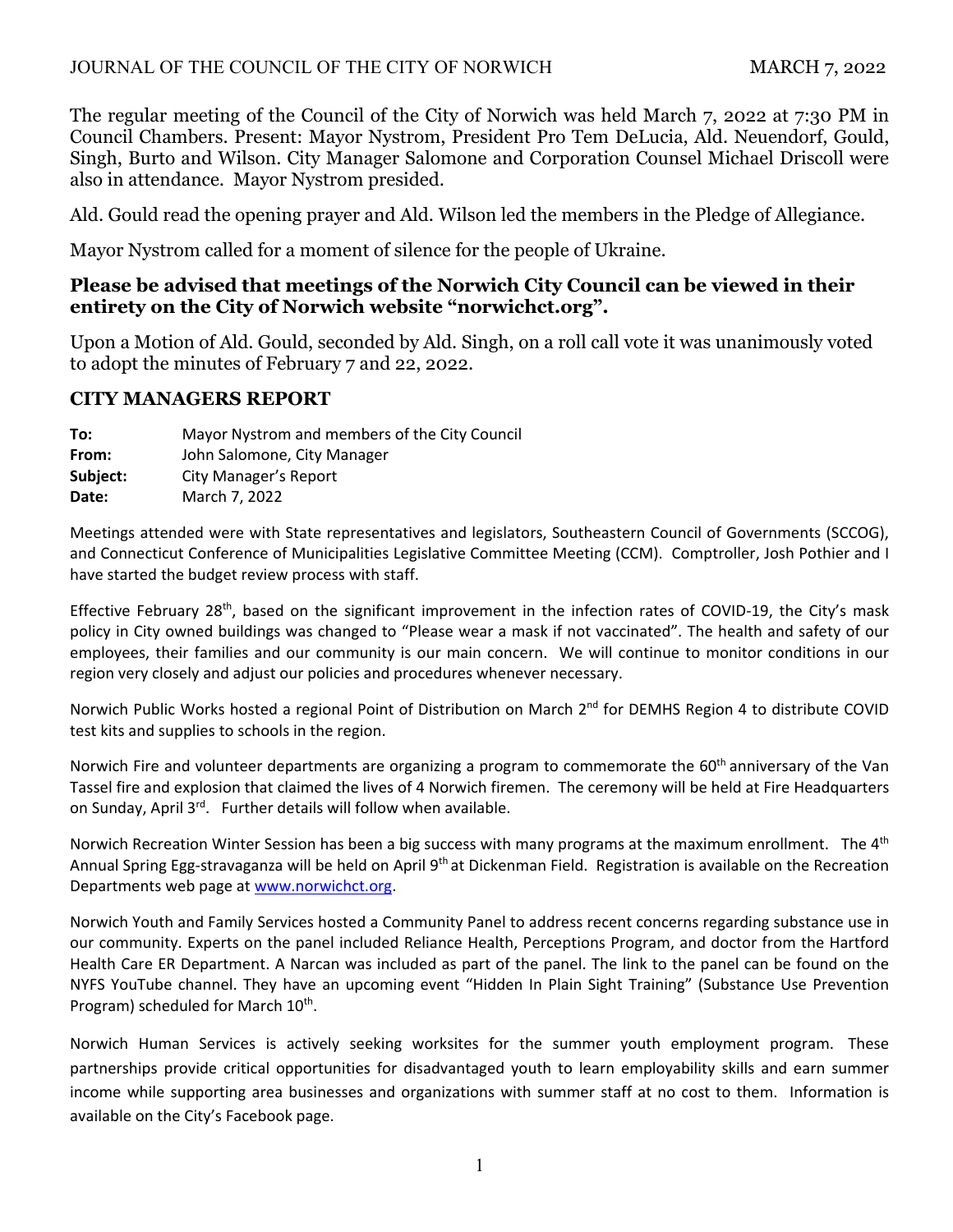Norwich Human Services would like to recognize Erin Haggan, Coordinator of Youth and Family Services, for her advocacy to bring awareness to the genetic disorder, Trisomy. Her efforts helped to establish the declaration of March 2022 as Trisomy Awareness Month in the State of CT by Governor Lamont.

I have attached the notes from the Fire Chiefs meetings held in January and February.

City Manager's Report to Public Safety March 9, 2022 meeting

I met with the Fire Chiefs three times over the past several weeks. In January I held a hybrid Chiefs meeting with some meeting in person and others joining via Turbobridge. Following that meeting we did another hybrid meeting in late January with American Ambulance. The Chiefs and I also met in person on February 15<sup>th</sup>. The Chiefs met on their own with radio project representatives.

We followed up on previous discussions regarding American Ambulance, the citywide radio project, firefighter physicals, NFA program, ARP funded project ideas, SOP committee, storm response, dispatch concerns, Emergency Reporting, and other topics

There were a few questions on the nature of calls that the FDs have been sent to which prompted the additional meeting with American Ambulance. We revisited issues that were raised when we met with American back in November, acknowledging that some gains were made, but there is still more to do. The Chiefs will be meeting with American to review EMD procedures.

The NFA fire program is on hold for now due to COVID and end of your schedules. Chief Eyberse will look to bring it back up in the future.

The SOP committee continues to meet, and will report back to the Chiefs as they make progress.

The ARP fund will be used to purchase Lucas Devices for all of the FDs that currently do not have one. Chief Montoya will follow up with Finance on the required forms. I asked the Chiefs to bring other potential ARP projects to the group.

The radio project was discussed as a group, and also in separate meetings with Motorola and State reps. The vendor should have all they need to move forward with ordering components and accessories per the Chiefs input.

The reporting software that the FDs use: Emergency Reporting, was sold to ESO. The Chiefs will be attending meetings with ESO to see how the migration from ER to ESO will proceed. One of their concerns is the ability to maintain historical data in ER when the move is made to ESO. There are a number of additional questions that they will pose to ESO during their upcoming meetings.

The RFP for a citywide standard for Firefighter physicals was in final draft form. There were some challenges with the level of physical required for the different positions across the departments (interior firefighter, support personnel, etc). The purchasing agent is involved in the discussion and recommended starting the RFP with the standard for interior firefighter, then adjusting it for those that can get by with less requirements. The Chiefs shared successes and challenges with different providers, and also discussed physical fitness aspect of annual physicals.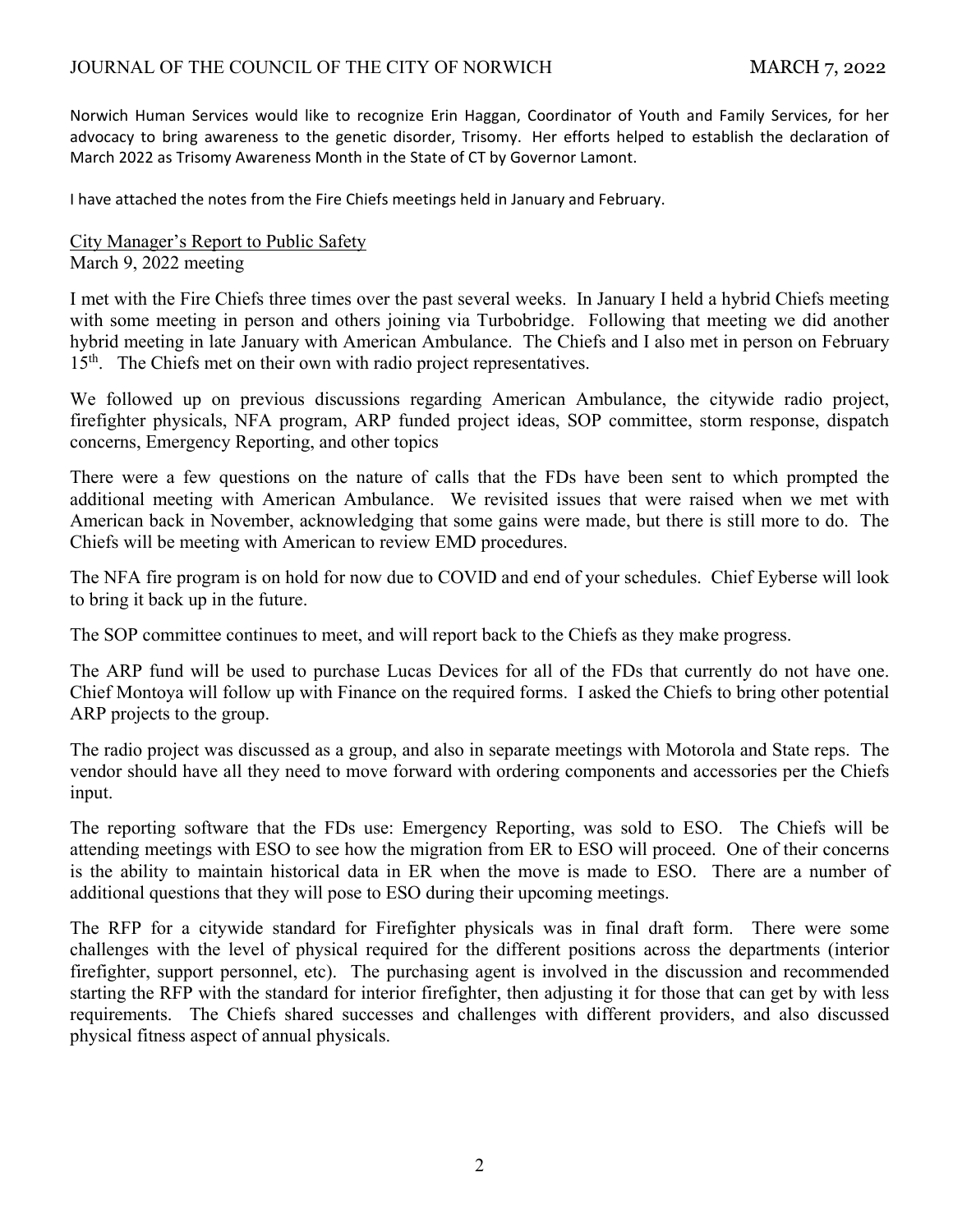We discussed the recent winter storm response and specifically some issues that were raised during the February Public Safety meeting. We will include NPW in a future meeting to address some of the Chiefs' concerns.

My next scheduled meeting with the Chiefs is March  $15<sup>th</sup>$ .

# **Please be advised that meetings of the Norwich City Council can be viewed in their entirety on the City of Norwich website "norwichct.org".**

Mayor Nystrom called for citizen comment on resolutions.

Kevin Brown, President NCDC, thanked the Council for taking on this endeavor.

Mayor Nystrom declared citizen comment closed.

Upon a motion of Ald. Gould, seconded by Ald. Wilson, on a roll call vote it was unanimously voted to adopt the following resolution introduced by Mayor Nystrom, President Pro Tem DeLucia and Ald. Gould.

**WHEREAS**, on February 22, 2022 Mayor Peter Albert Nystrom, Alderwoman Stacy Gould and Alderman Derell Q. Wilson introduced an ordinance entitled:

# "**AN ORDINANCE AMENDING CHAPTER 9 DEFINITIONS, SECTION 9.2 DEFINED TERMS, OF THE ZONING REGULATIONS TO ADD MANUFACTURING RELATED TERMS, INCLUDING MANUFACTURING, ADVANCED MANUFACTURING, FOOD MANUFACTURING, PRECISION MANUFACTURING, RESEARCH AND DEVELOPMENT, AND RESEARCH LABORATORIES"**

and a first reading of the same was held; and

**WHEREAS**, the rules of the council permit such an ordinance to be withdrawn by the sponsors at any time before decision without leave of the council, but require zoning matters to be resubmitted only within 60 days of withdrawal and no more than once a year; and

**WHEREAS**, a substitute ordinance similarly titled clarifying the definition of manufacturing, sponsored by Mayor Peter Albert Nystrom, Alderwoman Stacy Gould, and Alderman Joseph DeLucia will be proposed to the council and introduced at this meeting; and

**WHEREAS**, this new ordinance will likely follow the same schedule of notification, public hearing and second reading as the ordinance previously introduced and the council finds it to be prudent to formally recognize a withdrawal of the first ordinance by its sponsors to avoid confusion.

**NOW THEREFORE BE IT RESOLVED BY THE COUNCIL OF THE CITY OF NORWICH**, that the ordinance entitled: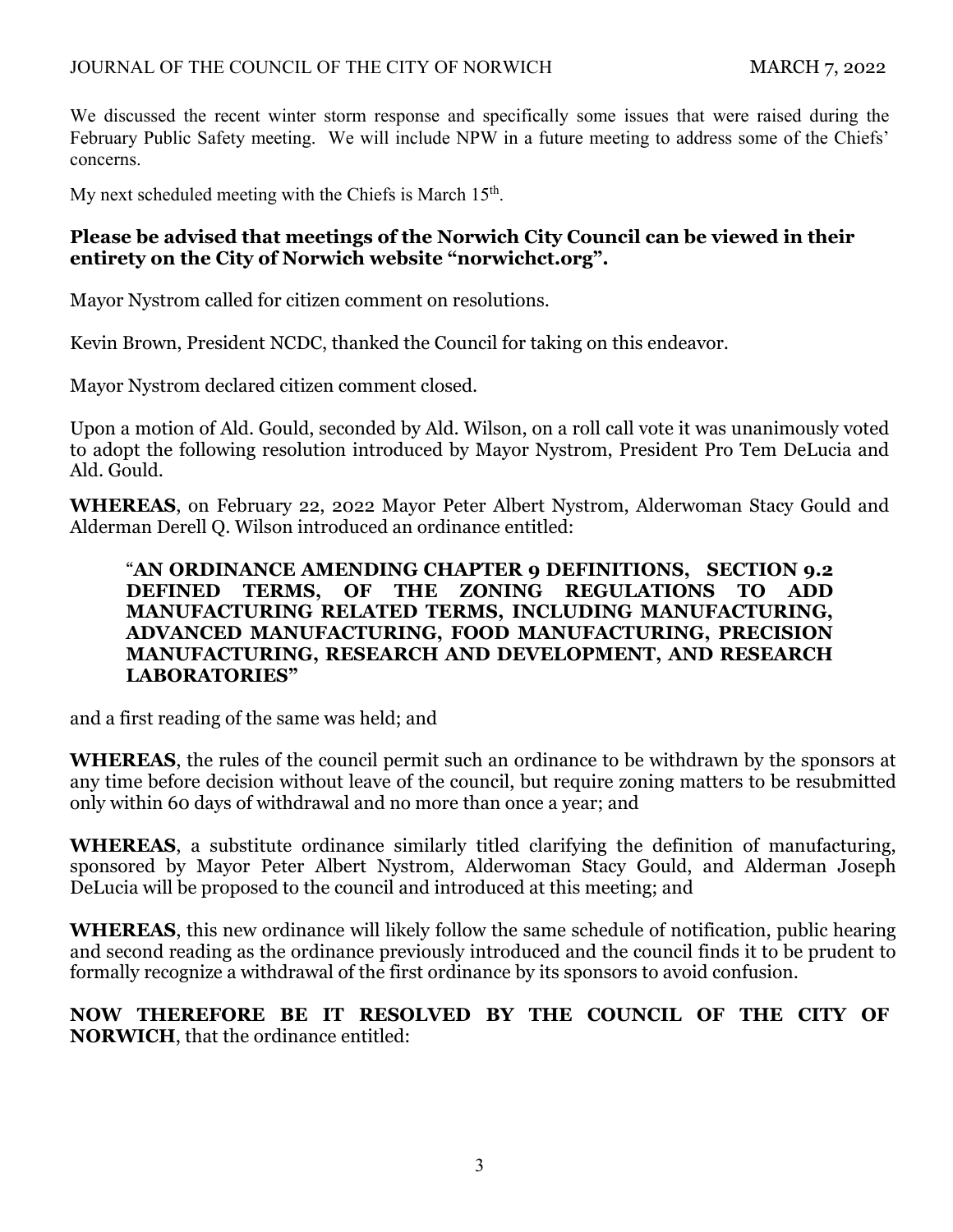#### **AN ORDINANCE AMENDING CHAPTER 9 DEFINITIONS, SECTION 9.2 DEFINED TERMS, OF THE ZONING REGULATIONS TO ADD MANUFACTURING RELATED TERMS, INCLUDING MANUFACTURING, ADVANCED MANUFACTURING, FOOD MANUFACTURING, PRECISION MANUFACTURING, RESEARCH AND DEVELOPMENT, AND RESEARCH LABORATORIES**

introduced by Mayor Peter Albert Nystrom, Alderwoman Stacy Gould, and Alderman Derell Q. Wilson at the council meeting of February 22, 2022 be and hereby is withdrawn in anticipation of a new ordinance similarly titled being introduced at this meeting or within 60 days of the date of this resolution formally recognizing the withdrawal of the first proposed ordinance.

Upon a motion of President Pro Tem DeLucia, seconded by Ald. Gould, it was unanimously voted to refer the below to the Commission on the City Plan, Southeastern Connecticut Council of Governments, CT DEEP, Towns: Lisbon, Preston, Bozrah, Montville, Franklin Sprague and Preston, Water Companies: NPU and Montville WPCA, waive the full reading of the text and set a public hearing on April 4, 2022 at 6:30 pm for the second reading and action for the following ordinance introduced by Mayor Nystrom, President Pro Tem DeLucia Ald. Gould.

# **AN ORDINANCE AMENDING CHAPTER 9 DEFINITIONS, SECTION 9.2 DEFINED TERMS, OF THE ZONING REGULATIONS TO ADD MANUFACTURING RELATED TERMS, INCLUDING MANUFACTURING, ADVANCED MANUFACTURING, FOOD MANUFACTURING, PRECISION MANUFACTURING, RESEARCH AND DEVELOPMENT, AND RESEARCH LABORATORIES**

**WHEREAS**, the Norwich Zoning Regulations in Chapter 9 Definitions at Section 9.2 Defined Terms define certain words for purposes of the Zoning Regulations; and

**WHEREAS**, the Council of the City of Norwich as Zoning Commission finds that adding certain Manufacturing and Research and Development related terms to the defined terms will assist in interpreting and implementing the Zoning Regulations.

**NOW, THEREFORE, BE IT ORDAINED BY THE COUNCIL OF THE CITY OF NORWICH**, that Section 9.2 of Chapter 9 of the Zoning Regulations be amended by adding the following terms as listed herein, said amendment to take effect on the  $10<sup>th</sup>$  day following passage and publication of this ordinance pursuant to Section 11 of Chapter V of the Code of Ordinances of the Charter of the City of Norwich.

# **9.2 Defined Terms**

# **Manufacturing Related Terms**

Manufacturing is the process of turning raw materials or parts into finished goods through the use of tools, human labor, machinery, and chemical processing, including, similar uses specified under CGS §32-9p(d), the definition of a Manufacturing Facility. Commercial cultivation, microcultivation, manufacturing, and production of plant-based products, and food or beverages, may be permitted as Manufacturing, Advanced Manufacturing, Food Manufacturing, Precision Manufacturing, and Research and Development.